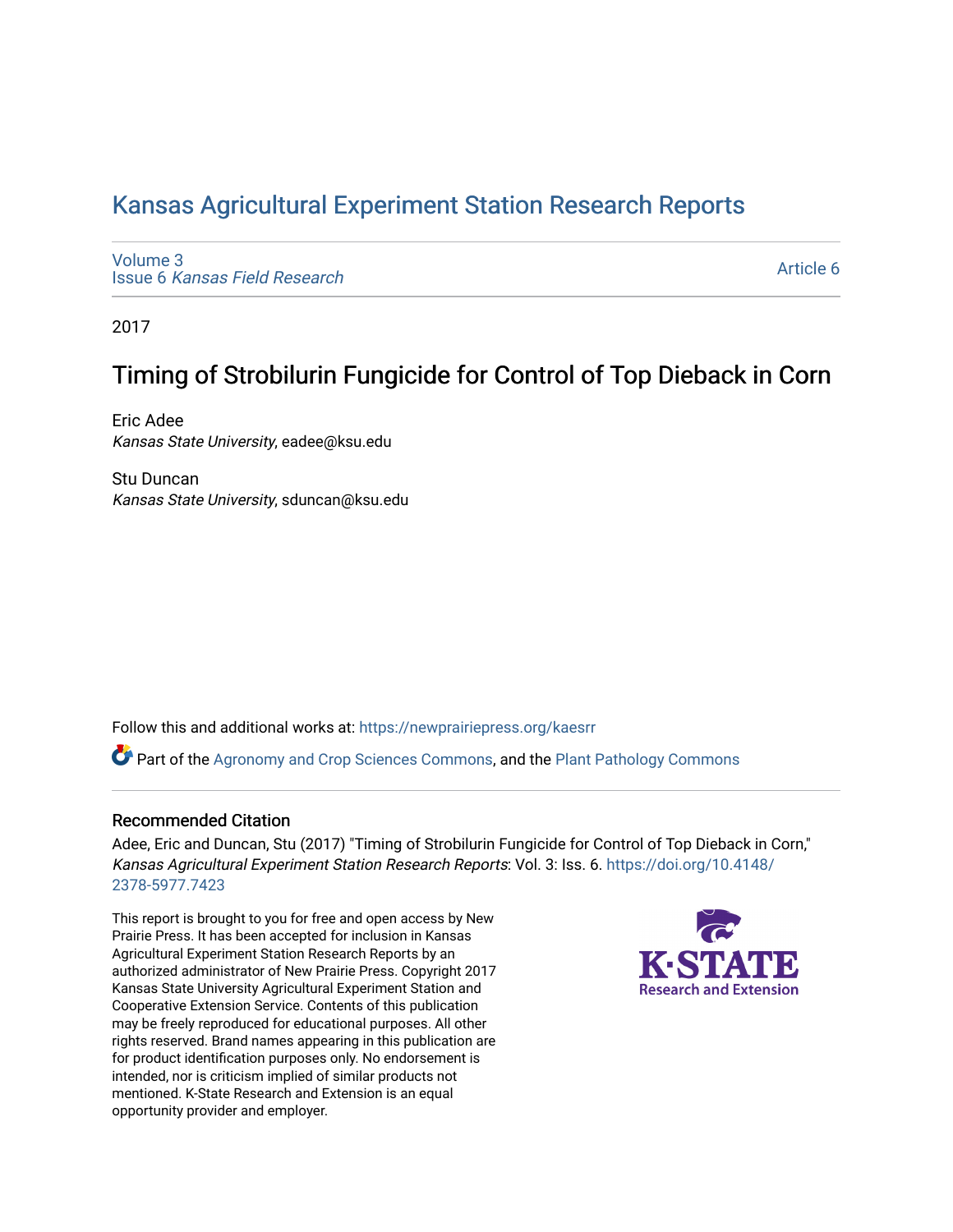## Timing of Strobilurin Fungicide for Control of Top Dieback in Corn

### Abstract

Significant yield losses can result from top dieback (TDB) in dent corn, which is caused by infection by the fungus, Colletotrichum graminicola, causing anthracnose. Research is limited on the effectiveness of fungicide application because of the unpredictable nature of the disease. Three field studies were established to assess the timing of fungicide application on foliar diseases that developed TDB, one in Illinois (2010) and the other two in Kansas (2015 and 2016). Fungicide applications at tasseling and later were effective in reducing the incidence of TDB by greater than 20% and increasing yield greater than 14 bu/a, or greater than 7%, while earlier applications (V5 to V8) did not reduce TDB or increase yield compared to the untreated check.

## Keywords

top dieback, corn, fungicide, anthracnose, strobilurin

### Creative Commons License



This work is licensed under a [Creative Commons Attribution 4.0 License](https://creativecommons.org/licenses/by/4.0/).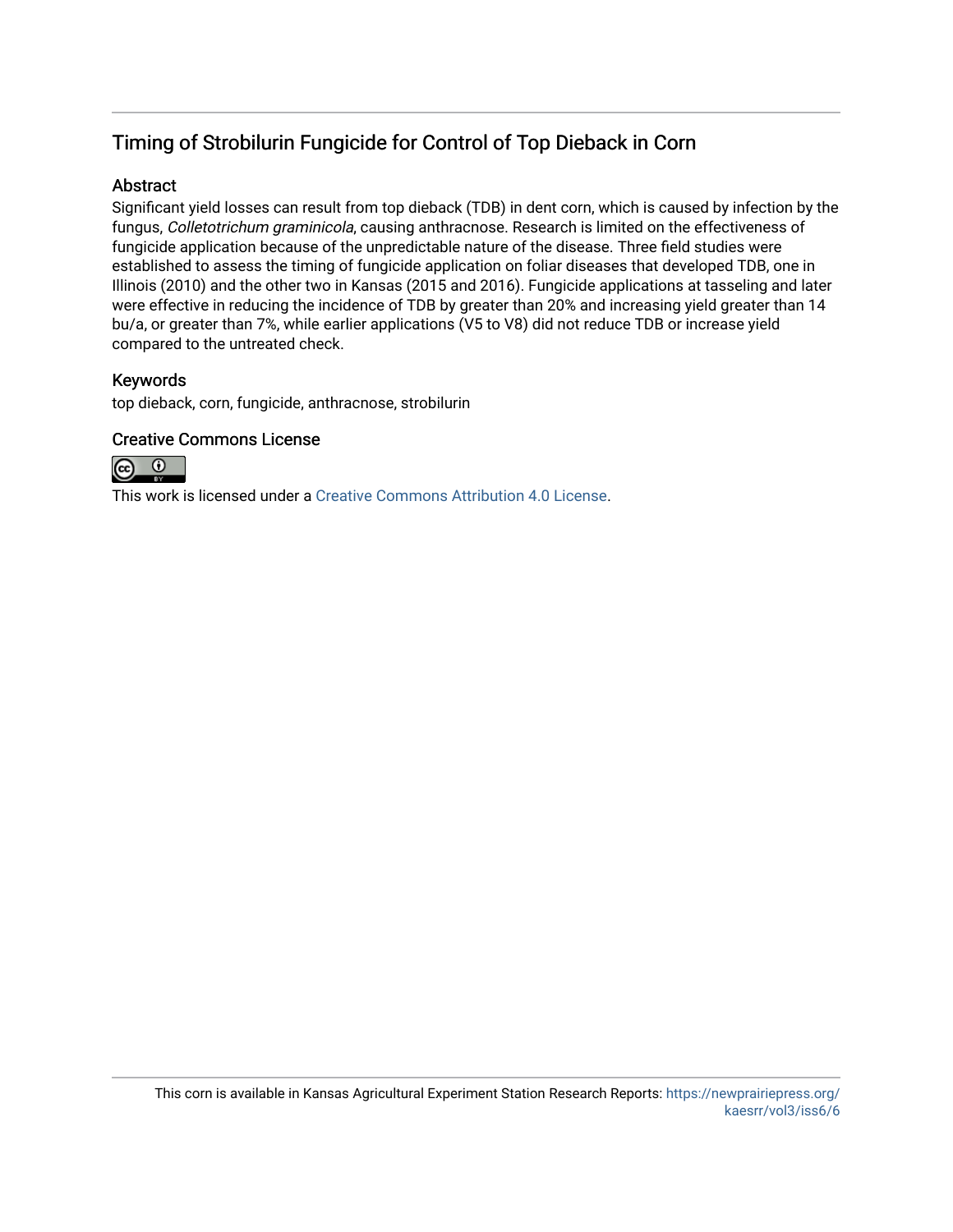



# Timing of Strobilurin Fungicide for Control of Top Dieback in Corn

## *E.A. Adee and S. Duncan*

## Summary

Significant yield losses can result from top dieback (TDB) in dent corn, which is caused by infection by the fungus, *Colletotrichum graminicola*, causing anthracnose*.* Research is limited on the effectiveness of fungicide application because of the unpredictable nature of the disease. Three field studies were established to assess the timing of fungicide application on foliar diseases that developed TDB, one in Illinois (2010) and the other two in Kansas (2015 and 2016). Fungicide applications at tasseling and later were effective in reducing the incidence of TDB by greater than 20% and increasing yield greater than 14 bu/a, or greater than 7%, while earlier applications (V5 to V8) did not reduce TDB or increase yield compared to the untreated check.

## Introduction

Top dieback (TDB) of dent corn *(Zea mays*) is caused by an infection of the upper part of the corn plant by the fungus causing anthracnose (*Colletotrichum graminicola).*  Anthracnose can infect the corn plant early in the season, causing foliar lesions, and/or stay dormant in the plant until stress conditions cause the infection to result in stalk rot and/or TDB symptoms. Infections later in the season, under the right environmental conditions, have been reported when the infection occurs in the pre-tassel whorl or on the leaf sheaths. Spores of the pathogen are dispersed by wind and rain, and infection is favored by warm, humid, and overcast conditions. The symptoms of TDB can be diagnosed when leaves in the top part of the plant, primarily the flag leaf, start to become reddish/purple, then yellow and then necrotic, while the lower leaves around the ear remain green. The formation of black lesions and fungal fruiting bodies on the stalk near and under the leaf sheath confirm the diagnosis and distinguish TDB from other causes of the top of the corn plant dying prematurely.

Management practices to reduce losses to anthracnose in corn include hybrid selection, crop rotation, controlling insect damage, and reducing stress from low fertility and moisture as much as possible. Strobilurin fungicides are effective at controlling the leaf blight phase of anthracnose, primarily in the early growth stages. However, there is little information on the effectiveness of strobilurins against the TDB phase of anthracnose. Strobilurins applied at tasseling or later reduced TDB, but did not affect yield in a oneyear fungicide study in Iowa (Robertson, et al., 2010). Furthermore, reproducing the conditions that result in TDB is difficult, hindering experimentation. Similarly, repeating the same study for controlling TDB at multiple locations or years has not been very effective. The authors have observed TDB in only 3 of 9 corn fungicide studies. The re-

Kansas State University Agricultural Experiment Station and Cooperative Extension Service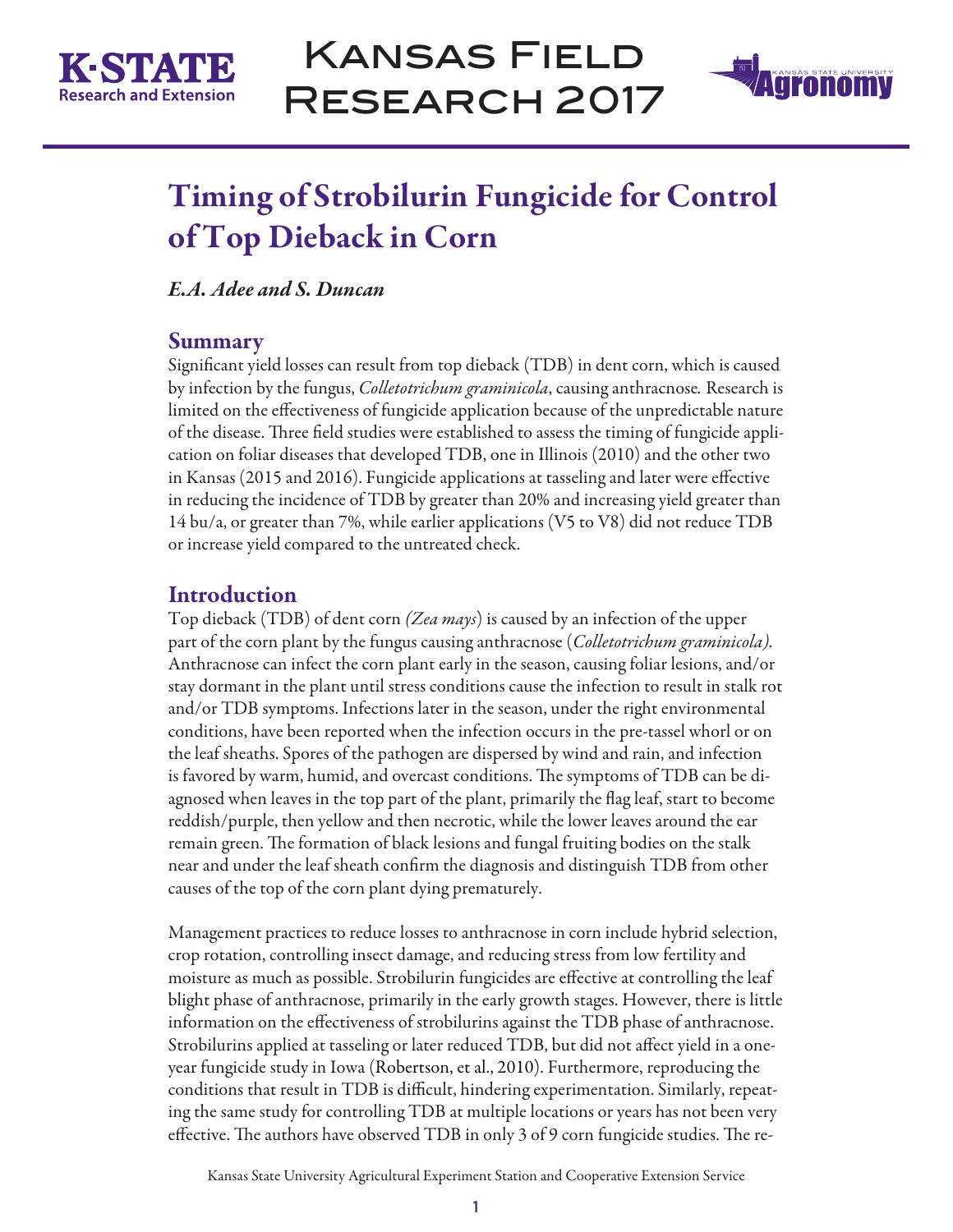sults presented in this paper are from these three fungicide-timing studies that became infected with anthracnose causing the TDB symptoms on corn.

## Procedures

Fungicide timing application studies on corn that developed TDB symptoms were conducted in 2010 at the University of Illinois' Northwestern Illinois Agricultural Research and Demonstration Center (NWRC), near Monmouth, IL, and in 2015 and 2016 at Kansas State University's Kansas River Valley experiment fields (KRV), near Topeka, KS (Table 1). The dryland study at NWRC was in corn following soybeans, while the studies at KRV were under sprinkler irrigation in second-year corn. Nitrogen fertilizer was applied at recommended levels at all locations (Table 1). Due to the sandy soils and 10.31 inches of rain in May 2015 at KRV, an additional 130 lb/a of nitrogen (N) was sidedressed at V5 (five leaves with collars visible), which alleviated some of the N deficiency symptoms. In all studies, the corn was planted in 30-inch rows. The hybrid DeKalb 61-69 was planted at NWRC. Golden Harvest 11U58-3111 and Golden Harvest G12J11-3111 were planted at KRV in 2015 and 2016, respectively. The plots were 10 ft wide (4 rows) by 100 ft long at NWRC and 40 ft long at KRV. The experimental design was a randomized complete block with 4 replications for all studies. Additional crop management details are listed in Table 1. The irrigation scheduling at KRV was assisted by the KanSched2 K-State Research and Extension Mobile Irrigation Lab scheduling program (www.bae.ksu.edu/mobileirrigationlab/kansched2).

The fungicide treatments were applied with a CO<sub>2</sub> backpack sprayer equipped with Spraying Systems TJ 8002VS nozzles, 30 psi, 19 gal/a, to the middle two rows of a 4-row plot. The fungicide applied at NWRC was Headline SC at 6 oz/a. At KRV, several different fungicides with strobilurin as the active ingredient, along with some strobilurin and conazole were included as well. At KRV, multiple fungicide treatments applied at the same time were grouped for analysis because there were no significant differences in TDB, foliar disease, and yield between strobilurin treatments that were applied at the same time. The growth stages of the corn at treatment applications were: V5-8 (five to eight leaves with collars emerged), tasseling (VT), seven days after tasseling  $(VT+7 \text{ days})$ , and 14 days after tasseling  $(VT+14 \text{ days})$ .

### *Data Collection and Analysis*

Foliar disease severity was quantified at R5 (dent), evaluating the severity of foliar disease from the ear leaf and above as a percent of the leaf area with symptoms in the middle two rows of each plot. Gray leaf spot (GLS), *Cercospora zeae-maydis* (Tehon and W.Y. Daniels), was the predominant leaf disease at NWRC. Gray leaf spot and common rust, *Puccinia sorghi* (Schwein.), were present at KRV. Plants with the top two to four leaves with purple or yellow coloration or necrotic, while the lower leaves remained green, occurred in the studies (Figure 1). Observations of black lesions and fungal fruiting bodies on the stalk near and under the leaf sheath below the lowest leaf that expressed symptoms confirmed that the TDB symptoms were caused by *C. graminicola*. Additionally, the absence of any insect feeding into the stalk, such as European corn borer, showed there was not an additional factor causing TDB. The number of plants exhibiting TDB symptoms were counted in the middle two rows of each plot and converted to a percentage of all plants. The middle two rows of the plots were harvested for yield, and yields were calculated from plot weights adjusted to 15.5% grain

Kansas State University Agricultural Experiment Station and Cooperative Extension Service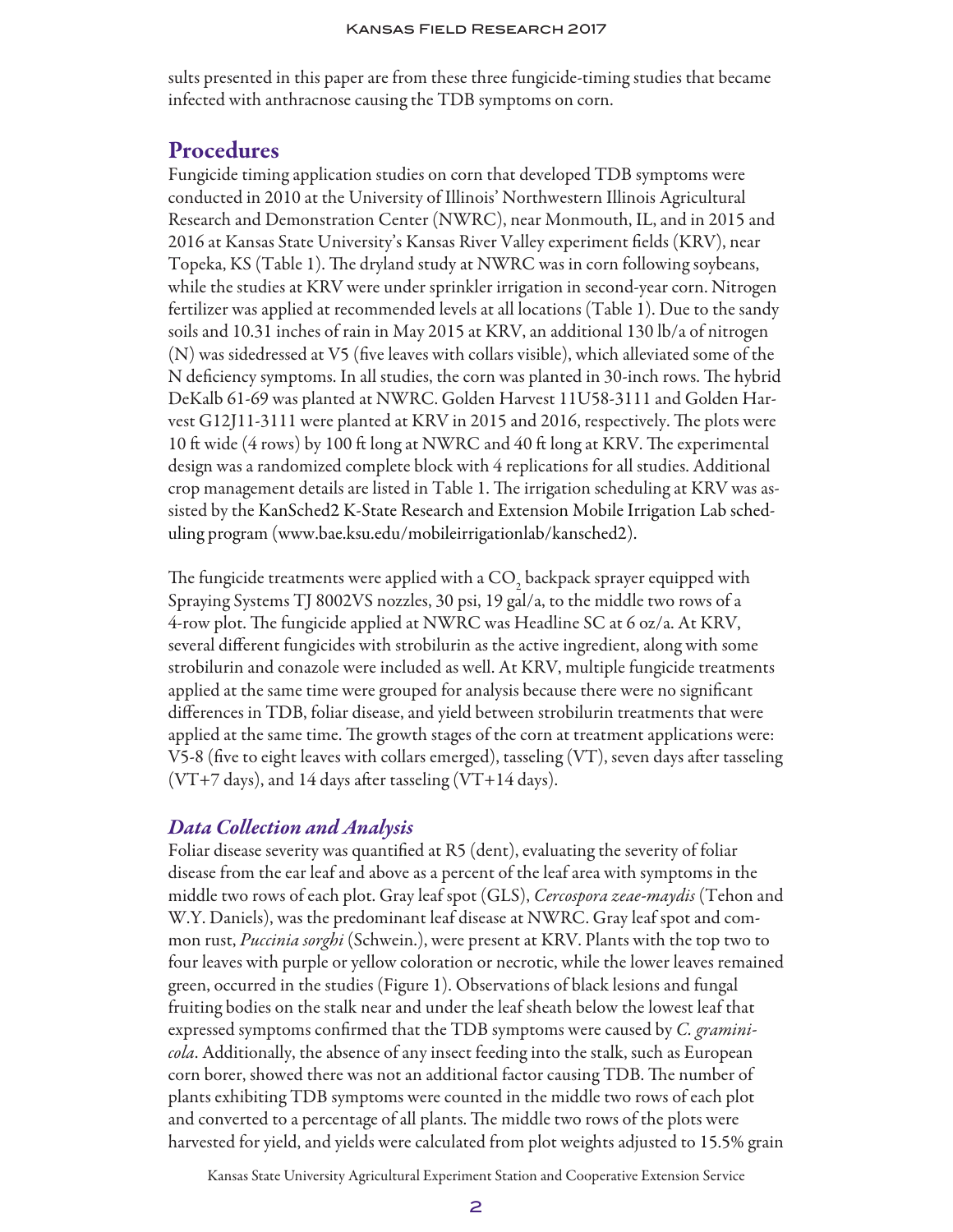moisture. Return on fungicide investment for an application at different growth stages was calculated by multiplying the yield increase over the check treatment by corn price, then subtracting an estimated cost of foliar fungicide and application. A range of corn prices and costs of fungicide application were used to include possible value/cost ratios a grower might encounter.

## *Effect of Fungicide Application on Top Dieback in Corn*

The early season fungicide application at the V5 to V8 growth stages did not reduce foliar disease, TDB, or increase yield when compared with the untreated check (Tables 2, 3, 4, and 5). As a result, fungicide application did not result in a positive economic return (Table 6). The lack of effectiveness of fungicides against TDB indicates the infection occurred after the V5 to V8 application, and near VT when the environmental conditions were very favorable for the disease.

The foliar application of fungicides to corn at VT or up to 14 days after VT reduced the incidence of TDB to less than half of the incidence in the untreated checks, and resulted in increased grain yield up to 10% (Tables 2, 3, 4, and 5). The reduction in TDB and foliar leaf disease by the fungicide applications were very similar at all locations (Table 2, 3, and 4), with greater reduction in the diseases with the VT and later timing of fungicide application. Due to the variability within the experiment at KRV in 2015, the effect of timing of fungicide application was not significant for yield (Table 3), but the relationships between treatments were similar to those at NWRC (Table 2). The lower incidence of TDB in 2016 resulted in no difference between yields as well (Table 4). The combined analysis showed differences between timing of fungicide application in yield, with the application at VT or later resulting in greater yields than with the untreated check (Table 5).

Foliar disease level, due to GLS and common rust, was reduced from 5% in the untreated checks, to 3% or less (Tables 2, 3, 4, and 5), but at a level of severity that had little impact on yield, as demonstrated by previous research. Applying a strobilurin fungicide up to 2 weeks after VT also resulted in a positive return on investment of the foliar fungicide application (Table 6). The rate of return for the investment in fungicide application can be influenced by ratio between the value of corn and the cost of the fungicide application. The effect of the timing of strobilurin fungicides on TDB agrees with the results from a study conducted in Iowa, where TDB was reduced by the VT or later application of fungicides.

The yield potential was much lower at KRV in 2015, averaging 131 bu/a, compared to 237 and 195 bu/a, respectively, at NWRC and KRV in 2016. Excessive rainfall in May caused a loss of N in the KRV soil for which sidedressed N could not fully compensate. Additionally, the incidence of TDB in the check treatment was 65% at NWRC compared to 37% at KRV in 2015 and 8.9% at KRV in 2016. However, the response of TDB to the fungicide applications was very similar at all locations (Tables 2 and 3). While there were many differences between the three locations, the period of several days of rain and overcast conditions just prior to or at VT was a common factor (Figures 1 and 2) linking the occurrence of TDB.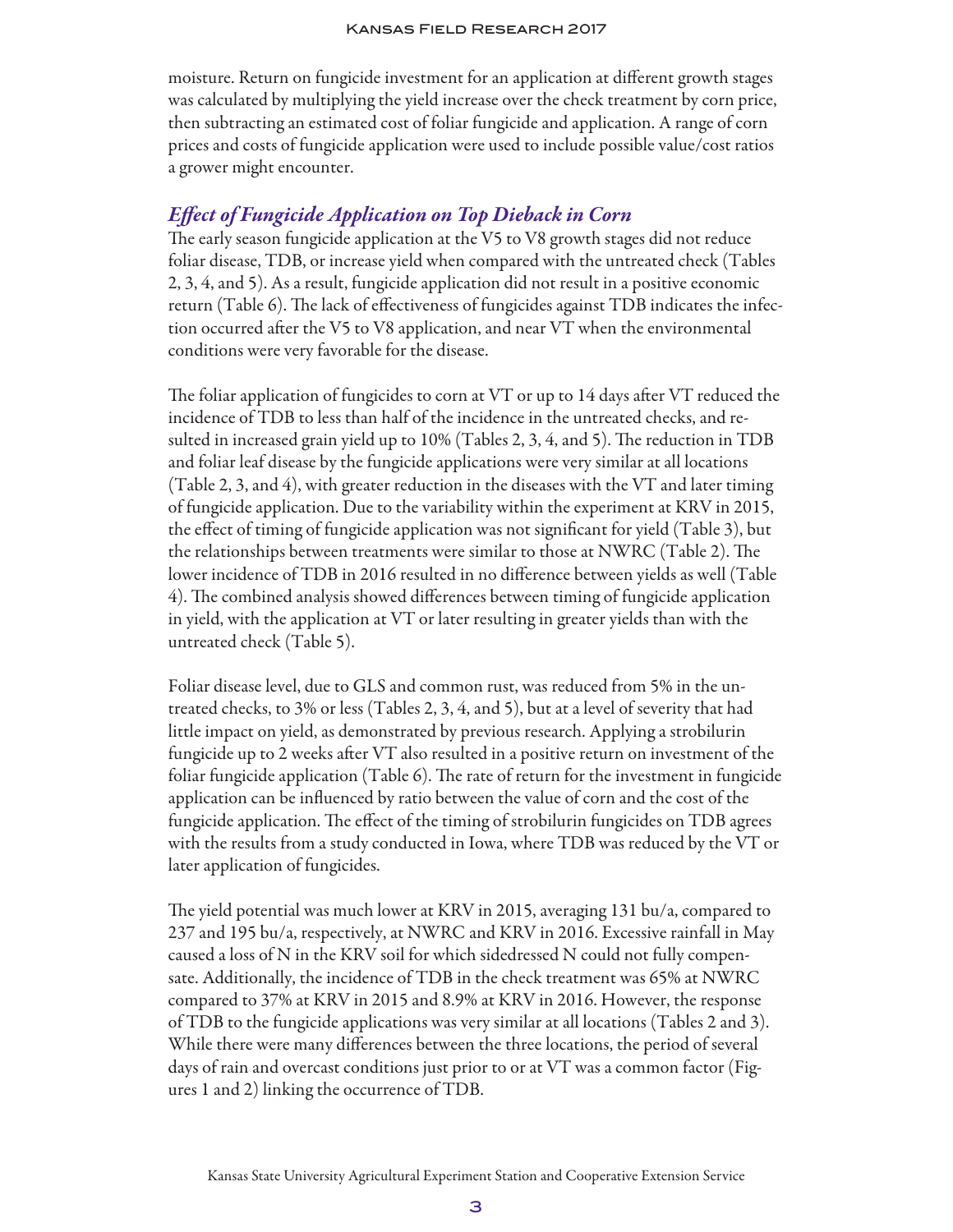Anthracnose is favored by warm, wet, and overcast conditions (Figures 1 and 2). The onset of TDB in these studies is probably attributed to several days of rain and overcast conditions around tasseling. In 2012 through 2014, the solar radiation was relatively high and rainfall low in the days just prior to and after VT at KRV (Figure 3), resulting in no observable TDB. Irrigation was probably not a very significant factor since most irrigation occurs when the solar radiation is relatively high (Figures 2 and 3). At KRV in 2015, corn reached VT in the period of July 6 to 10 under overcast conditions which resulted in below average solar radiation recorded (Figure 2), resulting significant incidence of TDB. For the week around VT for 2015 and 2016, the average solar radiation was 15.8 and 17.6 mJ/m<sup>2</sup>, respectively, compared to the VT week average of 26.4, 23.7, 22.5 mJ/m2 for 2012, 2013, and 2014, respectively, with several days greater than 30 mJ/m2 . No TDB was observed in the corn fungicide trials at KRV in 2012, 2013, and 2014. No anthracnose lesions were observed at any location at the V5 to V8 growth stages.

Additional factors that favored TDB development at KRV were crop rotation, tillage, and possible N stress. The studies at KRV were planted into cornstalks that had been vertical tilled in the fall, leaving ample corn residue on the soil surface to serve as an inoculum source. Additionally, the N deficiency experienced early in the 2015 season and into the growing season could have been an additional stress factor that could have made the corn more susceptible to TDB. The conditions at NWRC were favorable for high yield potential, and there were no other factors other than the warm and humid weather conditions that increased the risk of TDB.

#### *Practical Applications*

Relative to TDB, the positive benefit to fungicide application for up to two weeks after VT demonstrates a relatively wide window of application time that will still result in a positive return on investment for fungicide application. Delays to fungicide application at VT could be attributed to weather or scheduling a commercial applicator. A twoweek window gives growers some flexibility when faced with potential delays. With foliar fungal diseases, such as GLS and rust, the observation of the symptoms on the lower leaves can be an early indicator that a fungicide could be warranted if the environmental conditions are favorable for foliar disease to progress up through the crop canopy. However, with TDB, there may be no early symptoms to alert a grower to a potential problem. A key factor in determining if TDB will be an issue is periods of rainy/overcast conditions just prior to and at VT.

Confirming that fungicides containing strobilurin are effective in reducing TDB and increasing yield of corn could be a significant factor in reducing yield losses to TDB. The difficulty will be in predicting when the environmental conditions are most conducive for TDB. If other foliar fungal diseases are at the threshold to apply a fungicide at VT, then there could be the added benefit of control of TDB. However, if the foliar disease level is below the threshold at VT, it may be more difficult to guarantee a positive return for the investment in the fungicide application. Much more attention should be paid to the timing of overcast periods and rainfall/irrigation events in coordination with VT. Additionally, better understanding of the hybrid, crop rotation, and/or tillage interaction with rainfall at VT will help improve the success rate of a fungicide application in improving yield in the event that TDB is expressed.

Kansas State University Agricultural Experiment Station and Cooperative Extension Service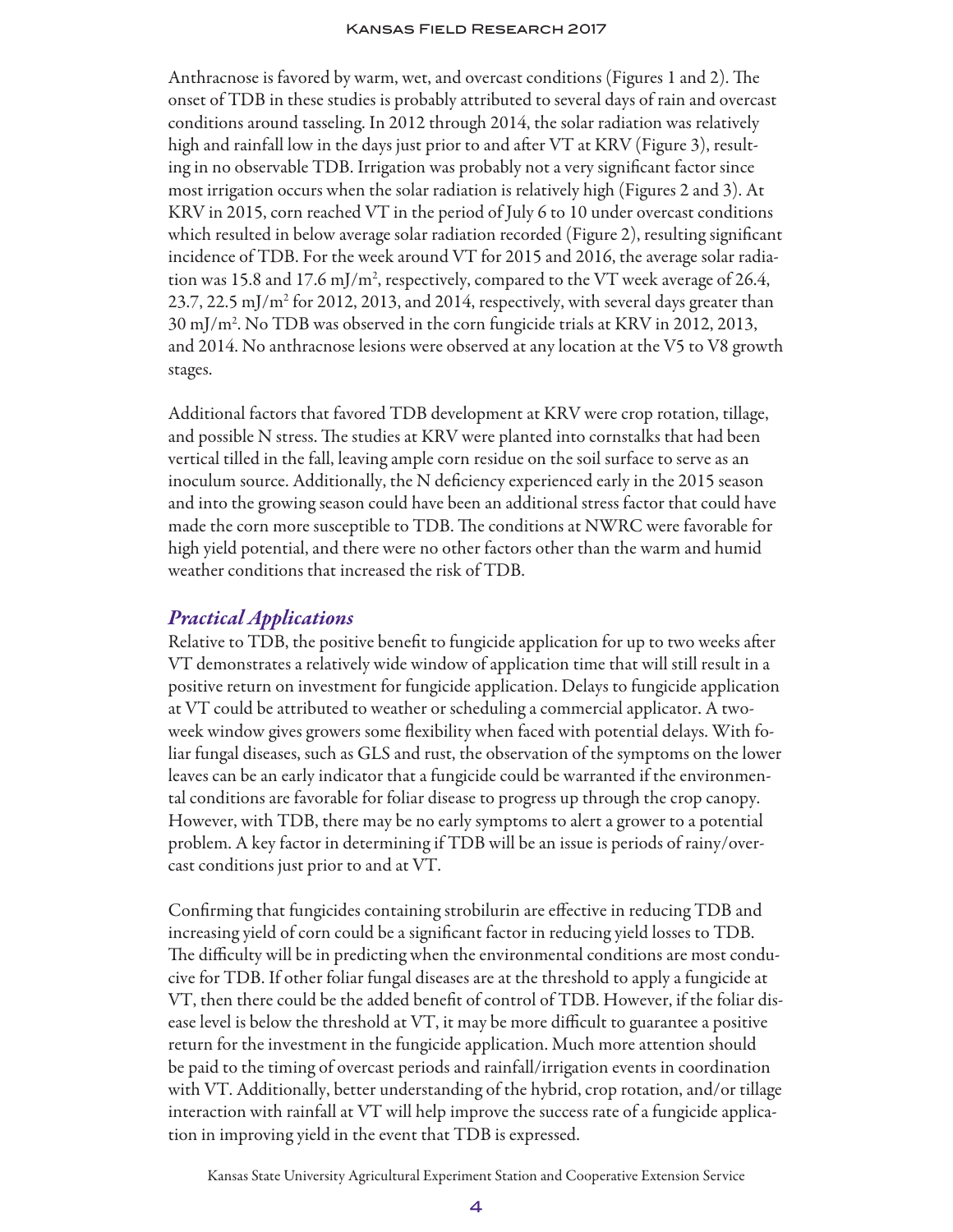## Results

These data have demonstrated the effectiveness of strobilurin fungicides in reducing the severity and yield loss to TDB in corn. Additionally, there is a relatively wide window, up to two weeks after VT, for fungicide application that can result in an increase in corn yield and a positive return on investment for the fungicide application if the conditions warrant the application of a fungicide. It appears TDB is favored by periods of rainy/ overcast conditions for several days right around VT.

## Reference

Robertson, A.E., Peckinovsky, K., and Liu, L. 2010. Effect of foliar fungicides on anthracnose top dieback, and frost injury of corn in Iowa, 2009. Plant Disease Management Report, 4:FC087.

|                      | o                                            |                                           |                          |
|----------------------|----------------------------------------------|-------------------------------------------|--------------------------|
|                      | <b>NWRC 2010</b>                             | <b>KRV 2015</b>                           | <b>KRV 2016</b>          |
| Soil type            | Muscatune silt loam                          | Eudora sandy loam                         | Eudora sandy loam        |
| Previous crop        | Soybeans                                     | Corn                                      | Corn                     |
| Tillage              | Chisel in fall, field<br>cultivate in spring | Vertical tillage in fall                  | Vertical tillage in fall |
| Nitrogen fertilizer  | 160 lb                                       | 200 lb followed by<br>130 lb side-dressed | $200$ lb                 |
| Planting date        | April 20                                     | April 16                                  | April 16                 |
| Hybrid               | DK 61-69                                     | GH 11U-58-3111                            | GH G12J-11-3111          |
| Seeding rate         | 37,800                                       | 32,000                                    | 32,000                   |
| V5-8 application     | June 1                                       | June 8                                    | May 31                   |
| VT application       | July 8                                       | July 8                                    | July 1                   |
| $VT+1$ application   | July 15                                      | July 15                                   | July 8                   |
| VT+2 application     | July 22                                      | July 22                                   | July 15                  |
| Plant disease rating | August 23                                    | August 6                                  | August 1                 |
| TDB rating           | August 23                                    | August 14                                 | August 1                 |
| Harvested            | September 8                                  | September 14                              | September 20             |

Table 1. Study details for corn fungicide studies on top dieback (TDB)

Corn growth stages:  $V5-8 = 5$  to 8 leaf collar visible,  $VT =$  tasseling.

University of Illinois' Northwestern Illinois Agricultural Research and Demonstration Center (NWRC), near Monmouth, IL, and the Kansas State University's Kansas River Valley experiment fields (KRV), near Topeka, KS.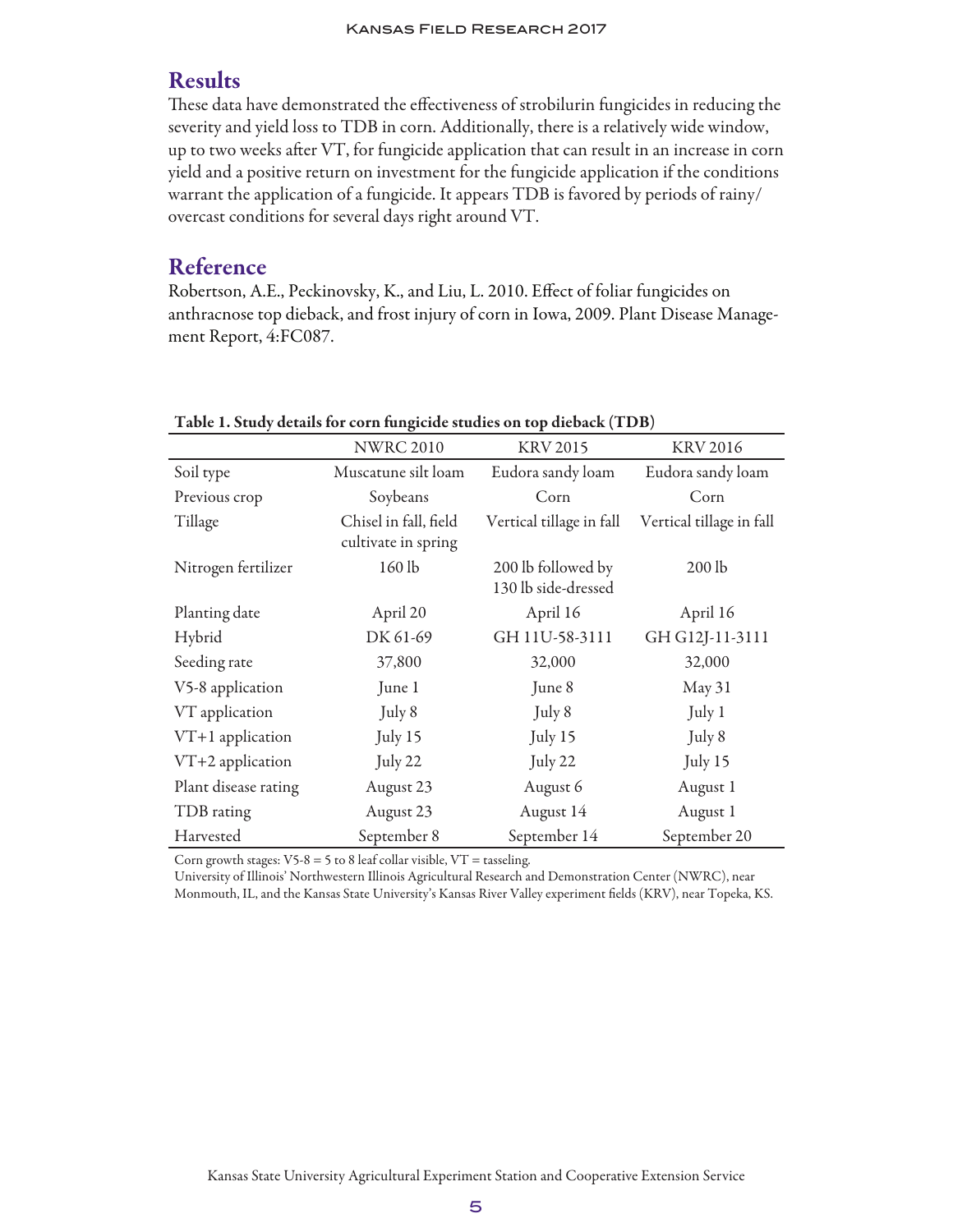|                                    |          |                                      | Foliar disease                                |
|------------------------------------|----------|--------------------------------------|-----------------------------------------------|
|                                    | Yield    | Top dieback                          | severity                                      |
| Timing of fungicide<br>application | $bu/a^z$ | Percentage of<br>plants <sup>2</sup> | Percentage ear leaf<br>and above <sup>z</sup> |
| Check                              | 228 b    | 65.5 a                               | 4.5 a                                         |
| $V$ 5-8 $y$                        | 233 b    | 64.3 a                               | 4.5 a                                         |
| VT                                 | 252a     | 32.1 <sub>b</sub>                    | 1.3 <sub>b</sub>                              |
| VT+7 days                          | 251a     | 25.5 <sub>b</sub>                    | 1.5 <sub>b</sub>                              |
| $VT+14$ days                       | 246a     | 33 b                                 | 3.8 <sub>a</sub>                              |
| $Pr > F^*$                         | < 0.0001 | < 0.0001                             | < 0.0001                                      |

Table 2. Effect of timing of fungicide application to corn on top dieback (TDB) at Northwestern Research Center, Monmouth, IL, in 2010

<sup>y</sup> Corn growth stages:  $V5-8 = 5$  to 8 leaf collar visible,  $VT =$  tasseling.

<sup>2</sup> Means followed by the same letter within a column are not significantly different at Pr>0.05.

\*The lower the Pr>F value, the greater probability that there is a significant difference between yields.

| $\mathbf{r}$        |       |                                   |                         |
|---------------------|-------|-----------------------------------|-------------------------|
|                     | Yield | Top dieback                       | Foliar disease severity |
| Timing of fungicide |       |                                   | Percentage ear leaf     |
| application         | bu/a  | Percentage of plants <sup>z</sup> | and above <sup>z</sup>  |
| Check               | 128   | 37.0 a                            | $6.2\alpha$             |
| $V$ 5-8 $y$         | 128   | 33.1 a                            | 3.3 <sub>b</sub>        |
| VT                  | 143   | 12.6 <sub>b</sub>                 | 2.3 <sub>b</sub>        |
| $VT+7$ days         | 140   | 14.9 b                            | 2.3 <sub>b</sub>        |
| $VT+14$ days        | 144   | 18.4 b                            | 1.7 <sub>b</sub>        |
| $Pr > F^*$          | 0.50  | < 0.0001                          | < 0.0001                |

| Table 3. Effect of timing of fungicide application to corn on top dieback (TDB) at Kan- |  |  |  |
|-----------------------------------------------------------------------------------------|--|--|--|
| sas River Valley, Topeka, KS, in 2015                                                   |  |  |  |

<sup>y</sup> Corn growth stages:  $V5-8 = 5$  to 8 leaf collar visible,  $VT =$  tasseling.

<sup>z</sup> Means followed by the same letter within a column are not significantly different at Pr>0.05.

\*The lower the Pr>F value, the greater probability that there is a significant difference between yields.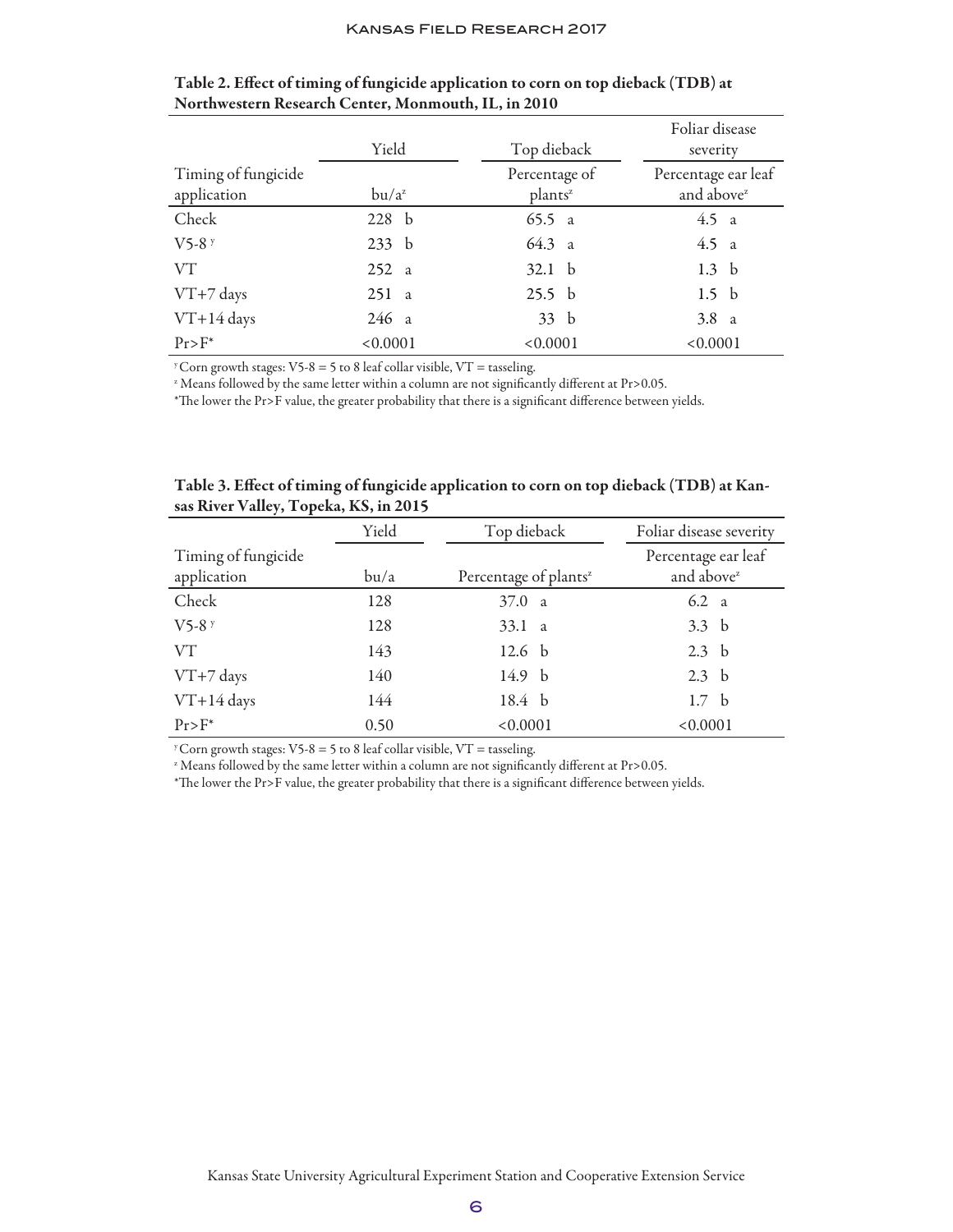|                     | Yield | Top dieback                       | Foliar disease severity |
|---------------------|-------|-----------------------------------|-------------------------|
| Timing of fungicide |       |                                   | Percentage ear leaf     |
| application         | bu/a  | Percentage of plants <sup>z</sup> | and above <sup>z</sup>  |
| Check               | 192   | 8.9 a                             | $3.4 \text{ a}$         |
| $V$ 5-8 $y$         | 188   | 5.6 $\ b$                         | 2.2 <sub>b</sub>        |
| VT                  | 194   | $4.1$ bc                          | $0.9\ c$                |
| VT+7 days           | 199   | $1.1\phantom{0}c$                 | $0.7\ c$                |
| VT+14 days          | 203   | $1.9 \text{ c}$                   | $1.0\nc$                |
| $Pr>E^*$            | 0.27  | < 0.0001                          | < 0.0001                |

Table 4. Effect of timing of fungicide application to corn on top dieback (TDB) at Kansas River Valley, Topeka, KS, in 2016

Corn growth stages:  $V5-8 = 5$  to 8 leaf collar visible,  $VT =$  tasseling.

<sup>2</sup> Means followed by the same letter within a column are not significantly different at Pr>0.05.

\*The lower the Pr>F value, the greater probability that there is a significant difference between yields.

| Table 5. Combined data on effect of timing of fungicide application to corn on top die- |
|-----------------------------------------------------------------------------------------|
| back (TDB) at Northwestern Research Center (NWRC), Illinois, in 2010, and Kansas        |
| River Valley (KRV), KS, in 2015 and 2016                                                |

|                     |          |                     | Foliar disease         |
|---------------------|----------|---------------------|------------------------|
|                     | Yield    | Top dieback         | severity               |
| Timing of fungicide |          | Percentage of       | Percentage ear leaf    |
| application         | $bu/a^z$ | plants <sup>z</sup> | and above <sup>z</sup> |
| Check               | 183 b    | 37.1 a              | 4.5 a                  |
| $V$ 5-8 $y$         | 184 b    | 34.6 a              | 3.2 <sub>b</sub>       |
| VT                  | 196 a    | 16.4 <sub>b</sub>   | 1.6 <sub>c</sub>       |
| VT+7 days           | 197 a    | 13.8 <sub>b</sub>   | $1.4\ c$               |
| VT+14 days          | 197 a    | 17.8 <sub>b</sub>   | $2.0\nc$               |
| $Pr > F^*$          | 0.008    | < 0.0001            | < 0.0001               |

<sup>y</sup> Corn growth stages:  $V5-8 = 5$  to 8 leaf collar visible,  $VT =$  tasseling.

<sup>2</sup> Means followed by the same letter within a column are not significantly different at Pr>0.05.

\*The lower the Pr>F value, the greater probability that there is a significant difference between yields.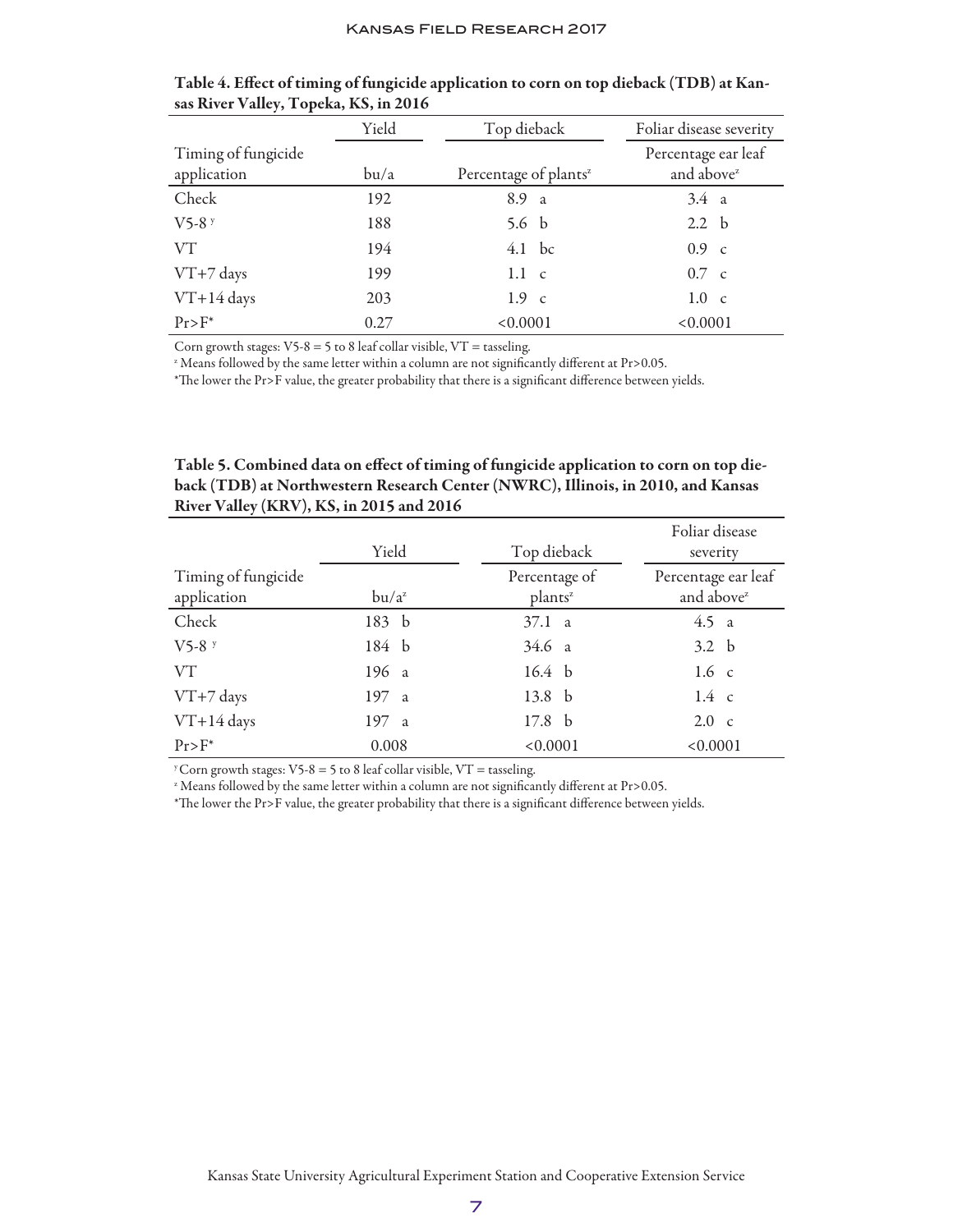

Figure 1. Rainfall and temperature from University of Illinois' Northwestern Illinois Agricultural Research and Demonstration Research Center, Monmouth, IL, for June and July 2010. National Climate Data Center (2016).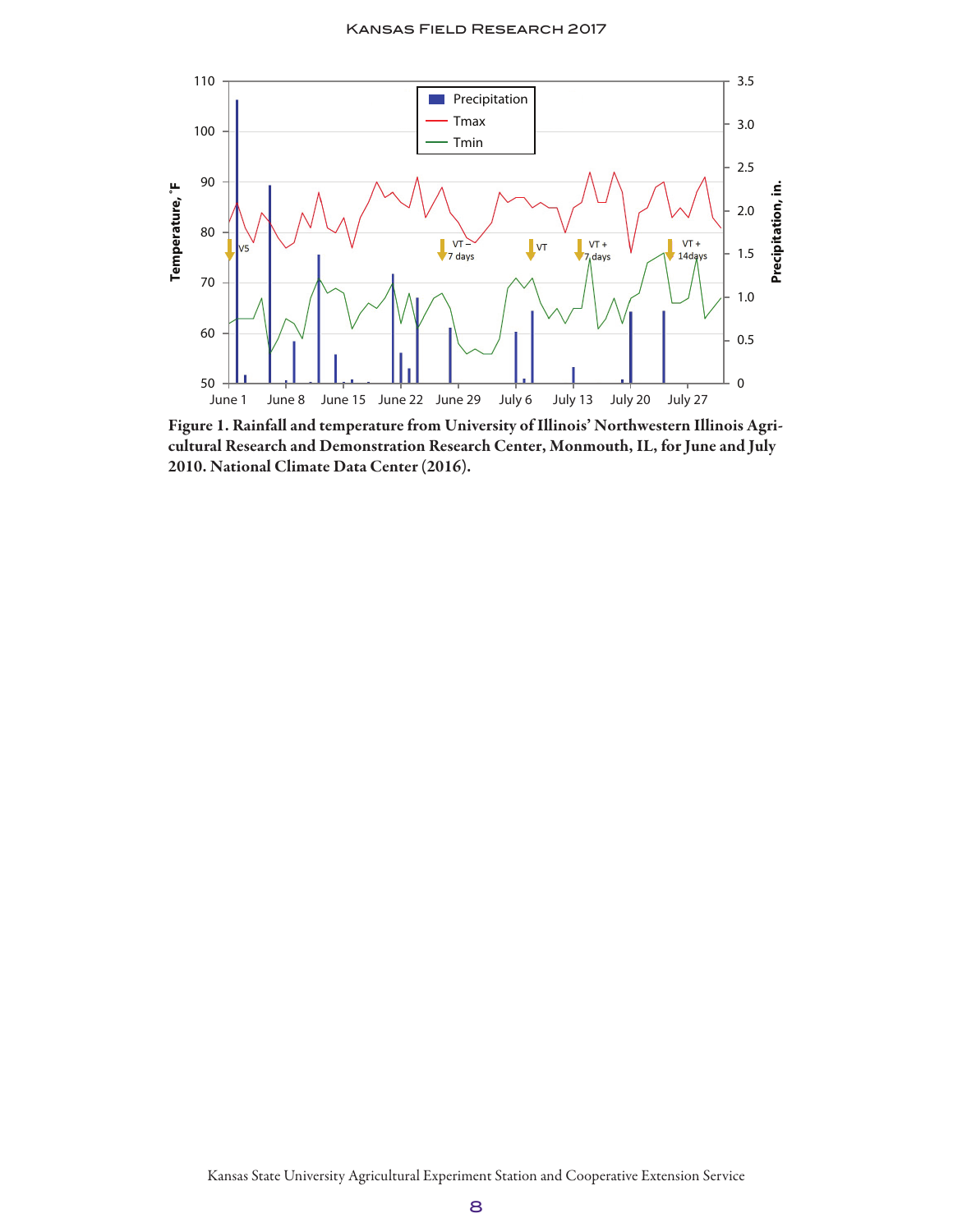

Figure 2. Solar radiation, rainfall, and irrigation for the Kansas State University Kansas River Valley experimental fields, Topeka, KS, for two weeks before and after tasseling of corn (VT) in 2015 and 2016, corresponding to development of top dieback. Weather Data Library, Kansas State University, 2016.